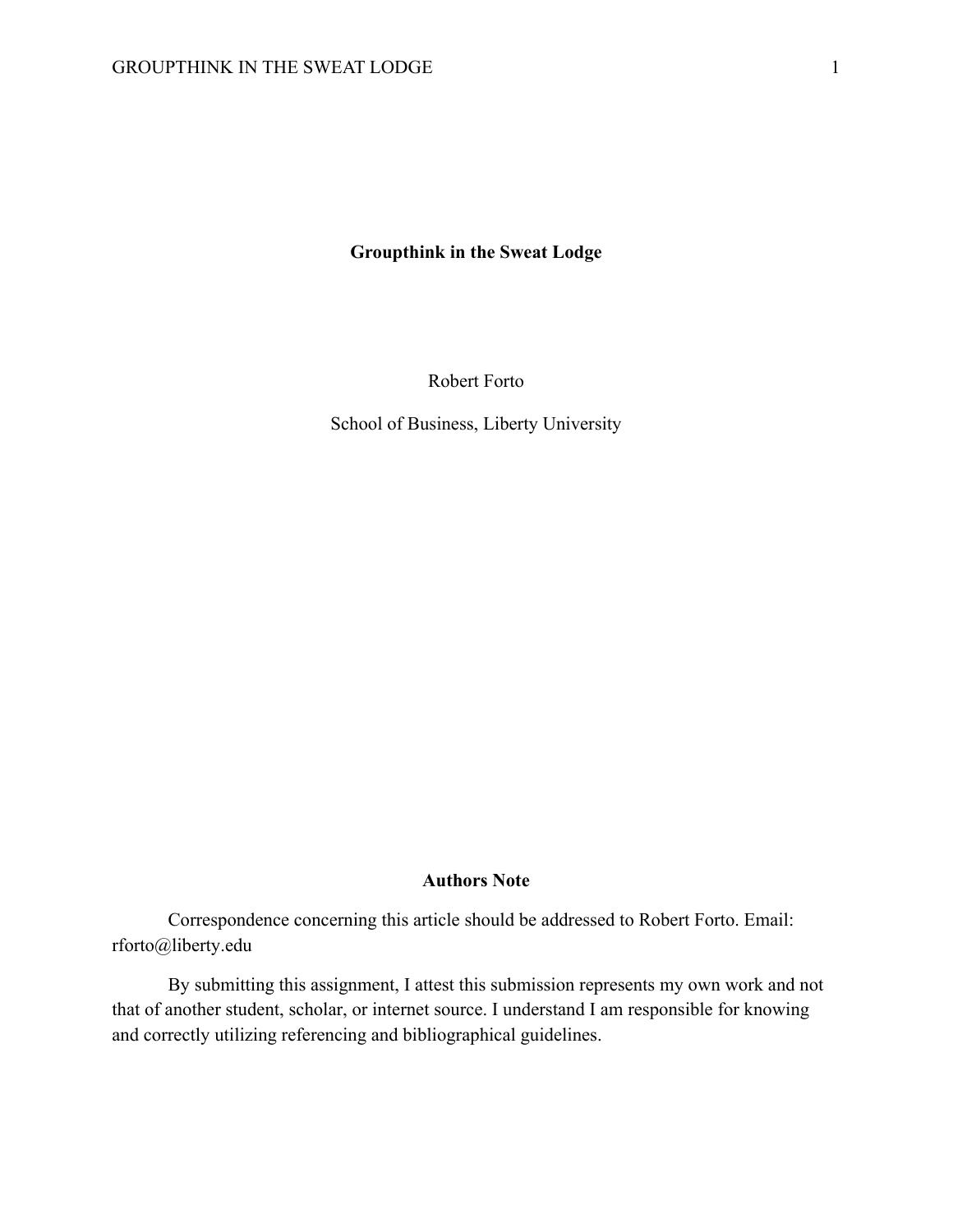#### **Abstract**

The self-help industry is a booming business. By 2008 Americans were spending billions of dollars on self-help books, CDs, seminars, coaching, stress management, and retreats. Around this time, the self-help movement was reaching a crescendo when a group of spiritual seekers paid up to \$10,000 each to attend a five-day Spiritual Warrior Retreat in Arizona which ended in tragedy leaving two people dead and the self-proclaimed guru who played God and eventually was found guilty of negligent homicide

This paper will examine this incident from an ethical perspective and deduce what went wrong and how we can learn from the missteps of those in the self-help industry related to groupthink, excessive control, power, influence, and mismanagement. The paper will rely on scholarly and biblical literature and this author's own experience in a sweat lodge to inform the reader on what happened and how to prevent it in the future.

*Keywords:* ethical behavior, groupthink, self-help industry, moral dilemma, Native American sweat lodge ceremony, excessive control, spiritual enlightenment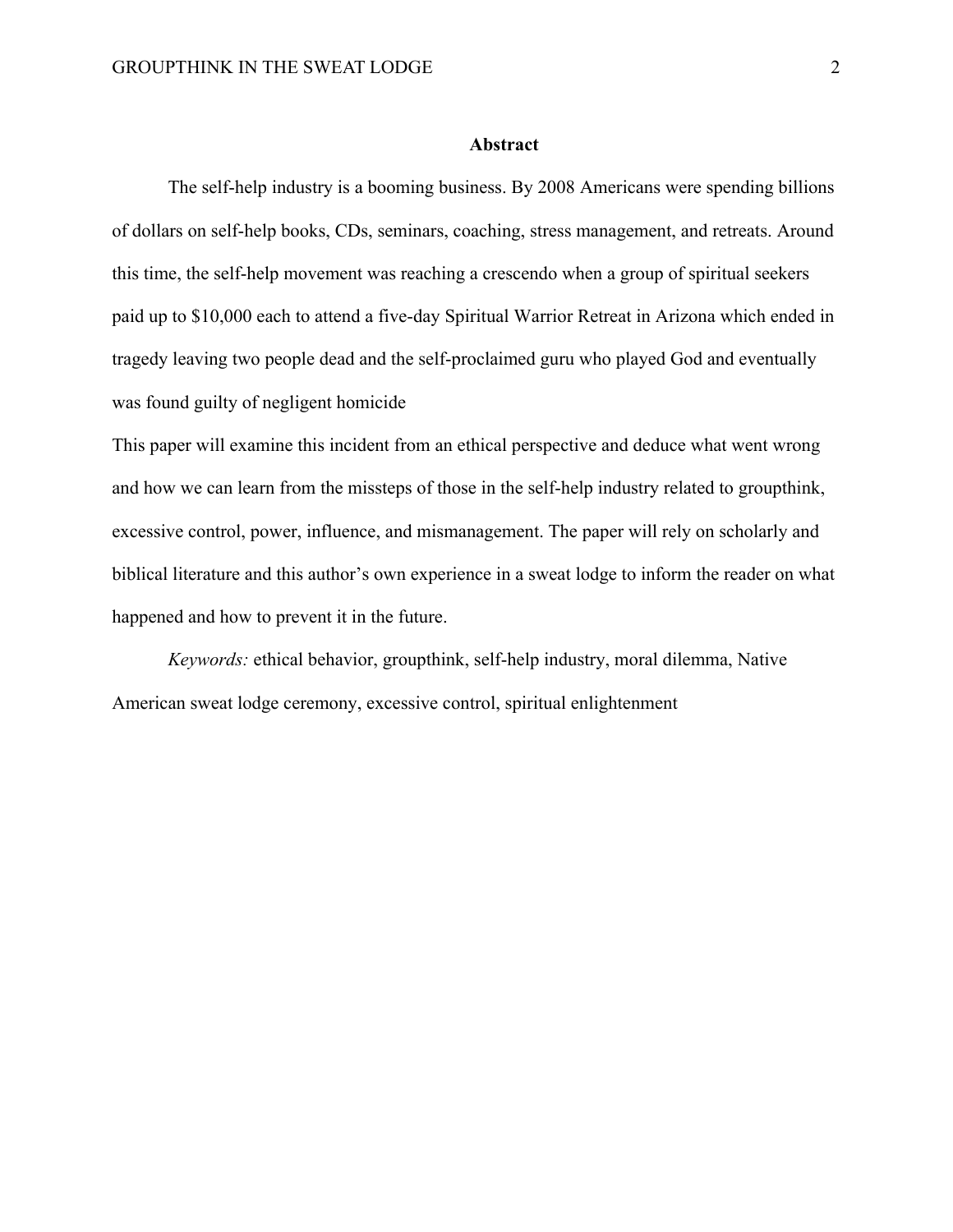## **Groupthink in the Sweat Lodge**

A cursory search of the Internet will show that the self-help industry is booming. According to an article in Forbes magazine, Americans spent more than eleven billion dollars on self-help books, CDs, seminars, coaching, stress management, and retreats in 2008, and that is an exorbitant increase from the turn of the millennium when the Internet and all its promotional tools allowed just about anyone to call themselves a self-help expert. (What People Are Still Willing to Pay For, 2009). However, according to the article, it is mainly middle-aged, affluent men and women looking for one thing, "hope," and these gurus are not selling their clients' features of a program. Instead, they are selling the image.

Around this time, the self-help movement was reaching a crescendo when a group of spiritual seekers paid up to \$10,000 to attend a five-day Spiritual Warrior Retreat in Arizona which ended in tragedy leaving two people dead and the self-proclaimed guru who played God and eventually was found guilty of negligent homicide, leaving an entire industry in its wake(Johnson, 2018). The much-examined incident is replete with ethical quandaries, power struggles, mismanagement, censorship, lies, and a miscarriage of justice. This paper will examine this incident from an ethical perspective and deduce what went wrong and how we can learn from the missteps of those in the self-help industry. The paper will rely on scholarly and biblical literature and this author's own experience in a sweat lodge to inform the reader on what happened and how to prevent it in the future.

## **The Situation**

By 2009 self-help expert and New Age guru James Arthur Ray, was the author of a bestselling book. His company, James Ray International, took in more than nine million dollars in the previous year (Johnson, 2018). The self-help industry was booming and many looked up to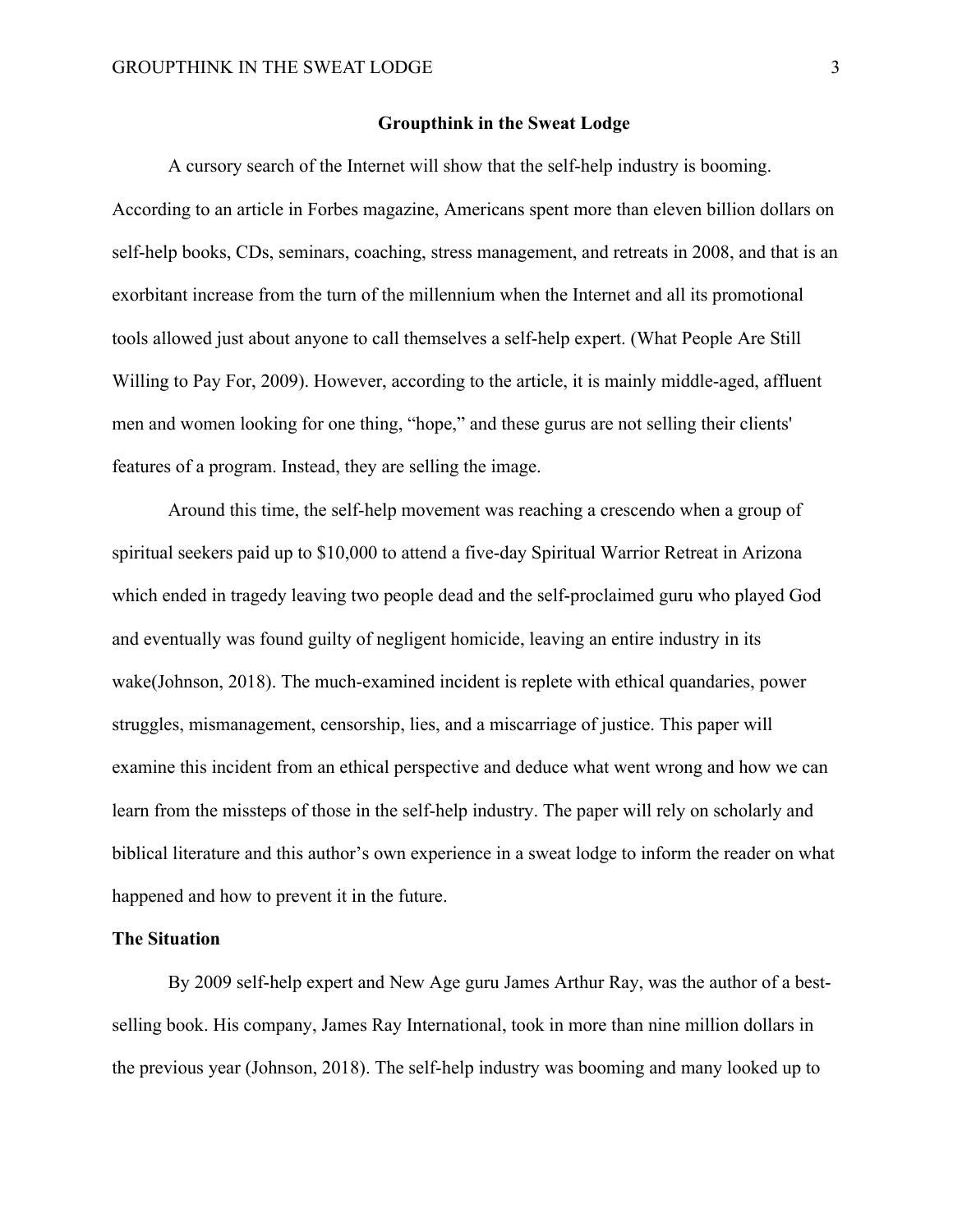## GROUPTHINK IN THE SWEAT LODGE 4

figures like Ray, and others. Ray's position of influence in the self-help circle and his cause célèbre attracted many to follow his advice. In October 2009, a group of spiritual seekers paid upwards of ten thousand dollars to attend a five-day retreat in Arizona billed to push participants beyond their perceived limits. It included seminars, spiritual cleaning exercises, and other activities (Archibold & Berger, 2010). The week-long retreat cumulated in a 36-hour vision quest and sweat lodge ceremony designed to be a life-changing experience and help participants make significant changes (Johnson, 2018). This was a typical sweat lodge ceremony participated for centuries by Native Americans and included participants sitting in a circle while Ray poured water on heated rocks.

This author knows how extreme and uncomfortable a sweat lodge ceremony can be. He has participated in dozens of these ceremonies and what the Johnson (2018) text describes is an accurate depiction of such an experience. In this type of ceremony, it is not uncommon for the "water pourer" or "lodge leader" to encourage the participants to let go or surrender and can easily be seen as a spiritual experience akin to a Sunday service at church that includes singing and quietly listening to prayers and sermons. The difference is the extreme heat in the sweat lodge. The Arizona incident, replete with many problems, became a catastrophe when Ray broke a vital tenet of the ancient sweat lodge ceremony to be sensitive to the condition of the participants and adjust the heat and length of the rounds accordingly (Mackey, 2010).

Mackey (2010) describes his experiences in sweat lodges much like this author recalls his experiences and those of the participants at the Arizona retreat. Johnson (2018) postulates why police and others wonder why participants did not leave the tent when they began to cook to death. Escalation of commitment, groupthink, and financial commitments could contribute to those looking for a spiritual breakthrough (Johnson, 2018).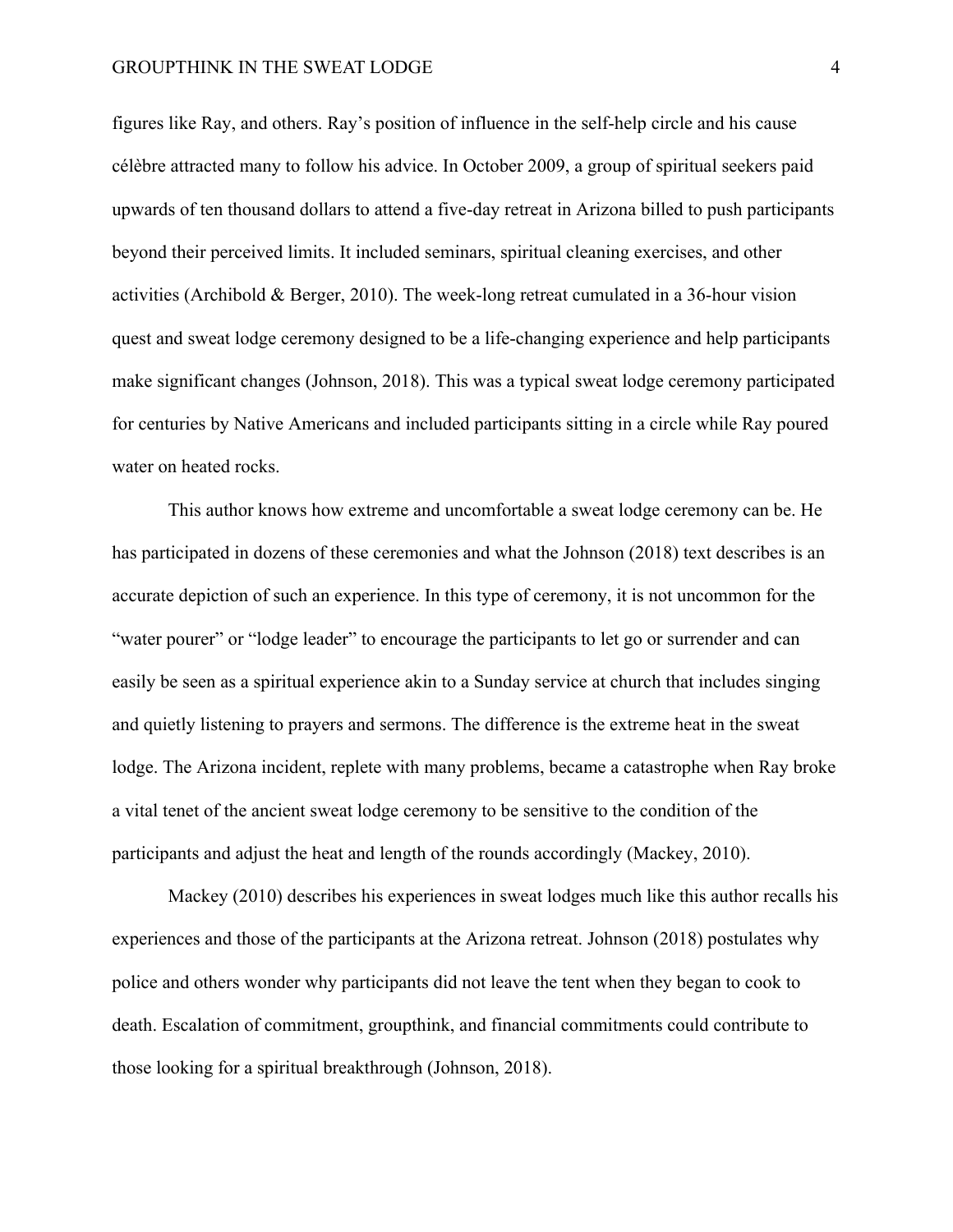## **Ethical Dilemma**

The Arizona retreat and later the sweat lodge ceremony put significant pressure on the participants to perform (Johnson, 2018). They were isolated, under the direction of an influential authority figure and subjected to substantial physical stress even before entering the sweat lodge (Johnson, 2018, p. 255). In addition, Ray allegedly pressured possible dissenters and discouraged members from leaving the lodge. Therefore, it is not surprising that the followers displayed symptoms of groupthink. Simply, groupthink is described as teams or groups of participants that are put in unanimous agreement ahead of reasoned problem-solving. (Janis, 1971; as cited in Johnson, 2018). Groups are more likely to fall victim to this syndrome when they (1) are highly cohesive, (2) find themselves insulated from other groups, (3) lack decision making ability, (4) are under the influence of directive leaders, (5) close themselves off from outside information, and (6) are under stress with little hope of coming up with alternatives to ideas offered by leaders (Johnson, 2018, p. 238).

#### *Escalating commitment*

The incident is an exacting example of groupthink that led to a disastrous conclusion. Ray ignored signs that something was amiss and urged the participants to "purge their body of what it does not need" and "we will deal with that in the next round" (Johnson, 2018, p. 255). Like the sweat lodge incident, groups forced into an escalating commitment pursue failed course of action and continue to pour additional resources when they should go in another direction. Instead of deescalating the situation by recognizing warning signs, they push on (Johnson, 2018). Johnson (2018) describes a similar problem on Mount Everest, where clients paid \$60,000 to \$70,000 to summit the mountain. Once they were near the top, it was very difficult to convince some of them to turn around after investing so much time, money, and effort. Alternatively, they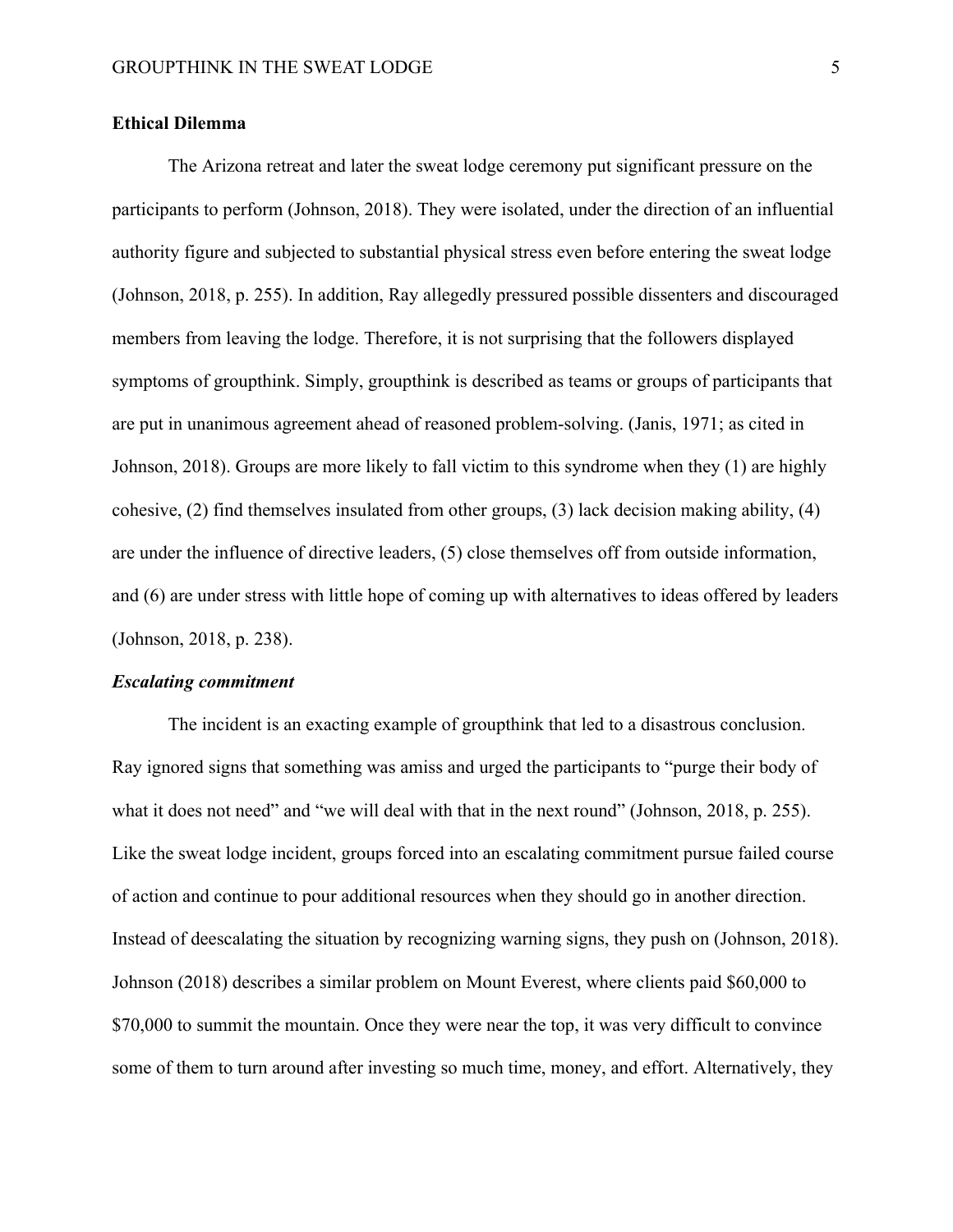fell victim to "summit fever" and put themselves in grave (and sometimes fatal) danger (Johnson, 2018, p. 244).

#### *Excessive Control*

The retreat experience put a good deal of pressure on participants to conform, whereas participants were told: "we will push you beyond your perceived limits" (Johnson, 2018). This is a classic case of excessive control. In the first phase, newly formed groups develop their vision and values statements. These values then become the basis for making ethical decisions in the group. Next, members commit themselves to reaching shared goals and developing norms for putting their values into action. A group might implement its concern for customer service, for instance, by adopting the norm that it will do whatever it takes to ship products on time (Johnson, 2018). Instead, Ray went against all ethical standards and coerced the participants to agree to his teachings. The question is, why?

#### **Power, Influence, and the Self-Help Guru**

The business of the self-help genre can trace its roots back to the 1930s when Dale Carnegie published his seminal work, How to Win Friends and Influence People (Lair et al., 2005). Countless other authors followed, and many self-help practitioners had no experience other than publishing a book. These authors offer eager audiences' insights into success and encourage their followers to subject themselves to self-help management moments by engaging in meaningful activities (Lair et al., 2005). Moreover, this self-help movement drew from offering a programmatic set of strategies for individuals to improve their chances of success in many of life's challenges, whether in business, finance, weight loss, or spiritual enlightenment.

Self-help materials, retreats, and frankly, the self-improvement industry enable individuals to take responsibility for self-management, working through the resources at a time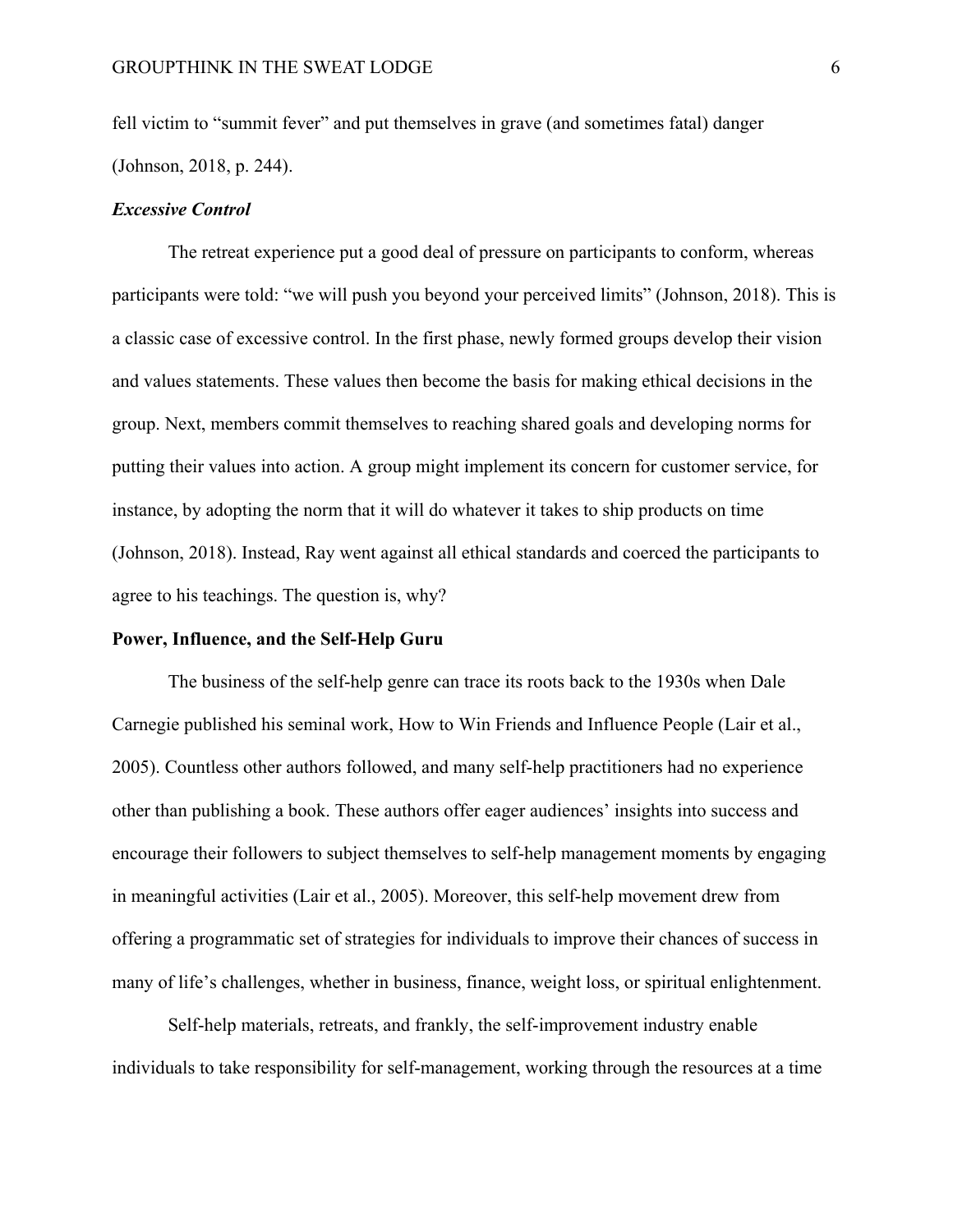## GROUPTHINK IN THE SWEAT LODGE 7

and place more convenient for them and fitting it in more easily around work and other commitments. This, in turn, can empower the individual by addressing the power imbalance between service users and professionals and can lead to an increased sense of control over one's difficulties (Mills et al., 2020). Unfortunately, James Arthur Ray took this a step further and used his influence and power of control to exhibit moral exclusion to the extreme at the Arizona retreat. Ray's influence on the participants created incidents of double standards, concealing harmful effects, and even sanitizing dangerous behaviors and outcomes.

#### **Ethical Danger Signs**

Ray simply refused to deescalate the situation by noting warning signs. His abrupt use of robust and concerted control put the participants in peril by not allowing the group to see the moral exclusion that they were exhibiting. The group became so closed-minded that they failed to rationalize to protect themselves from any assumptions they had collectively. This was perpetuated by stereotypes of self-help gurus and their influence over their followers (Mills, 2020; Lair, 2005). Ray exhibited pressure on his dissenters and evoked self-censorship by forcing the participants to keep their doubts about group decisions to themselves (Johnson, 2018).

A sweat lodge is designed to be an illusion of unanimity by all rights. Participants were sitting in a dark structure and asked to sing and pray. Participants trust the lodge leader to respect their wishes and collective safety as the ceremony is conducted from one round to the next (Mackey 2010). Unfortunately, since the members are mostly kept quiet, the group mistakenly assumes that everyone agrees on a course of action. This group pressure forced the participants not to follow preconceived notions. As a result, they were less likely to reexamine an alternate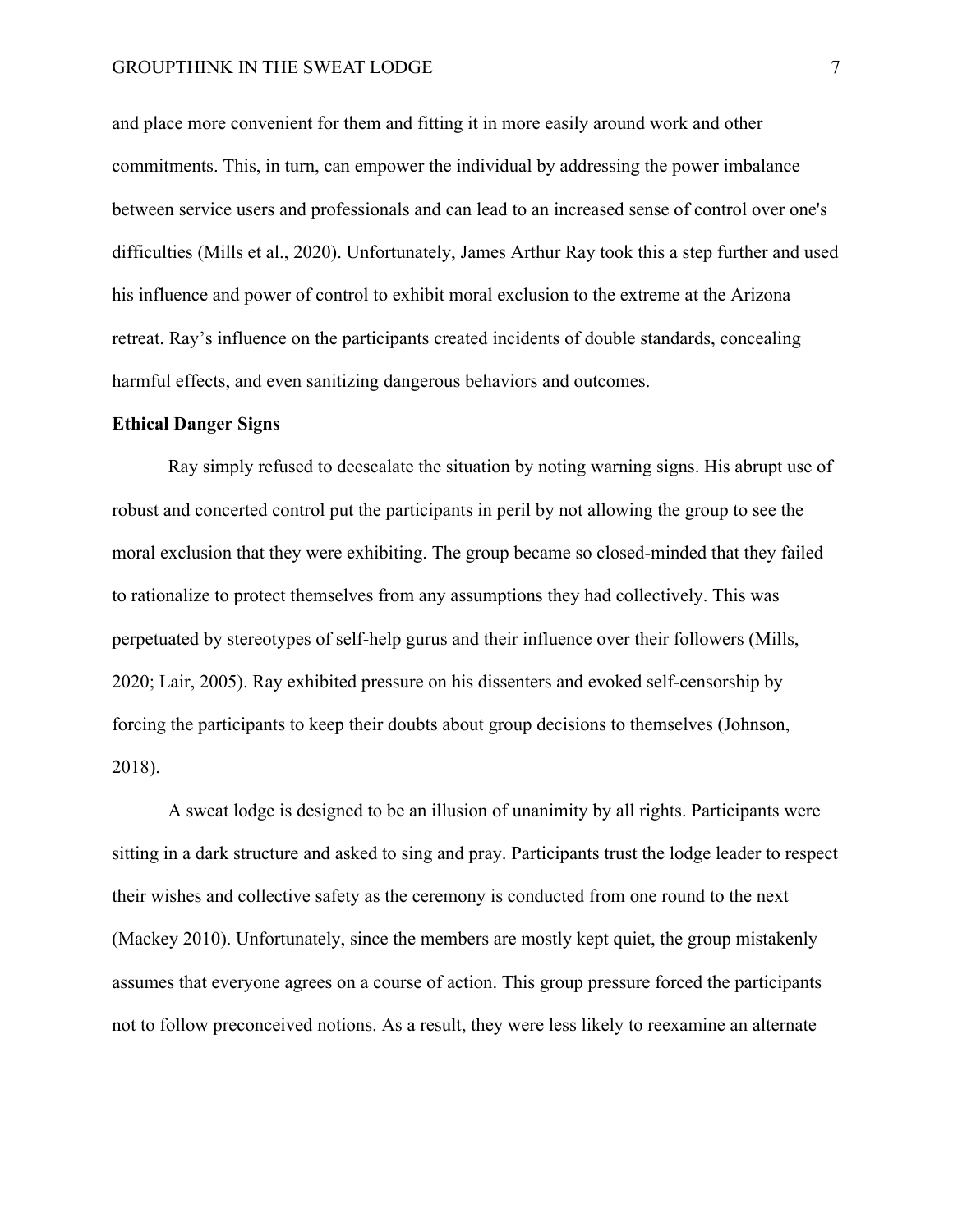course of action when it was not working. In addition, they did not carefully weigh the risk or work out contingency plans (Johnson, 2018).

# **Mismanagement**

The incident at the Arizona retreat is a classic case of an ethical miscarriage of justice. Ray claimed that what happened at the sweat lodge ceremony was a tragic accident, not a crime and that he did not know anyone was in distress (Johnson, 2018, p. 255). At his criminal trial, he and his attorney argued that the participants were warned of the dangers, waivers were signed, medical personnel was on site, and people were free to leave the lodge when they wished (Johnson, 2018). Ray was ultimately acquitted of manslaughter charges but was convicted of negligent homicide and spent two years in prison. However, like any self-proclaimed guru, he mounted a comeback. He declared that this is precisely where I should be" and is currently coaching entrepreneurs and plans to write another book (Johnson, 2018).

The retreat and sweat lodge incident is a definitive case of mismanagement and moral failure on the part of Ray. He contends that he did nothing wrong and asserts that he does not have to accept responsibility (Johnson, 2018). Yet, we have a moral obligation and a choice on how we respond. Legal and academic scholars may never know what provoked Ray to do what he did. Was it a lack of training, experience, or even awareness of what could potentially occur, or was he ignorant of the group's needs? Possibly he was in the throes of groupthink himself and became closed-minded as to the group pressures of the participants to get what they paid for (Johnson, 2018). Perhaps Ray was tempted to engage in moral exclusion by placing the participants outside the prevailing cultural norms of society or even the ancient Native American practice of a sweat lodge ceremony.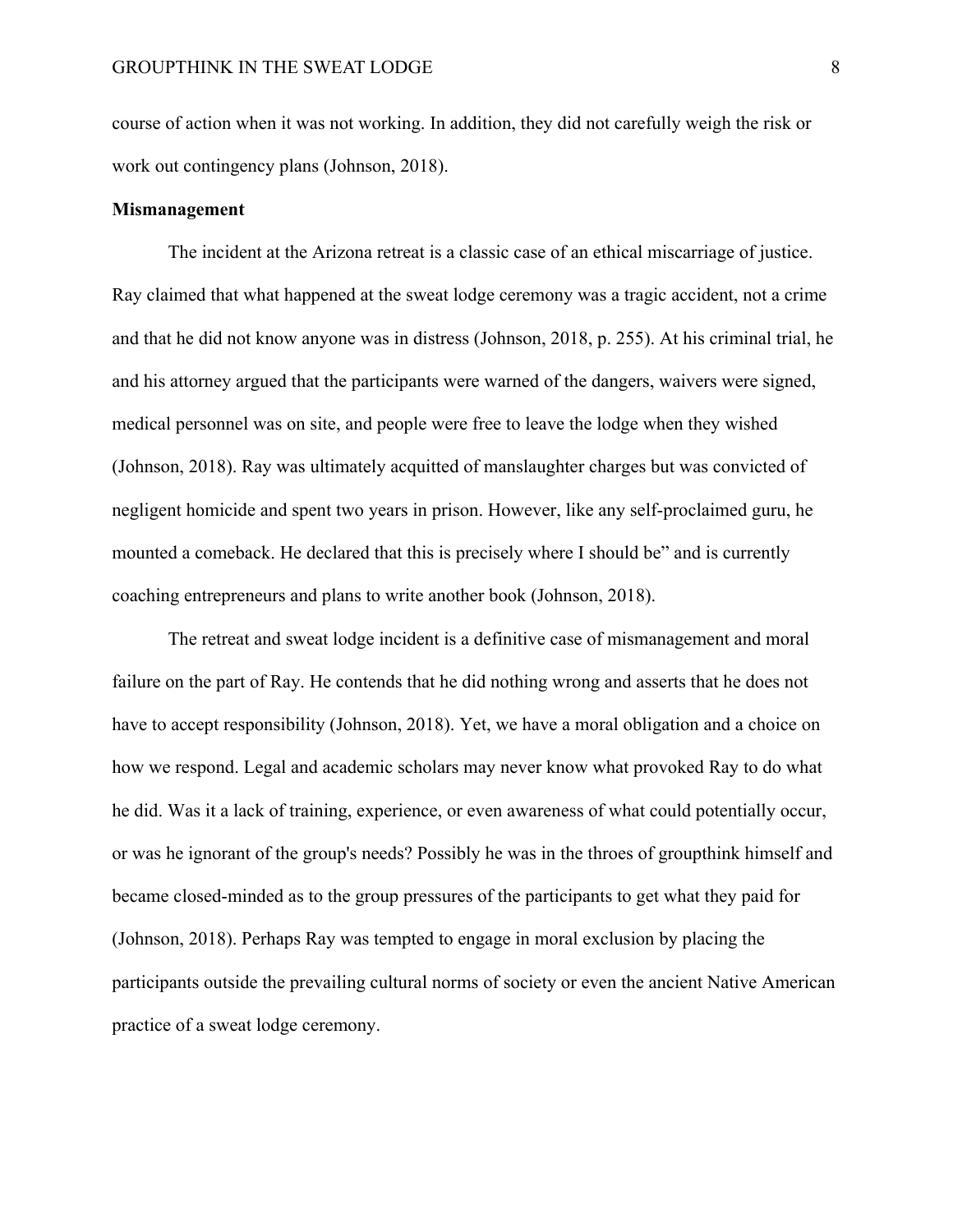# **Conclusions**

Whenever self-help is offered, whether it be through a best-selling book, a seminar, or a spiritual retreat, many distressed individuals can be expected to present with some risk or danger to themselves or others (Borgueta et al., 2018). Risk can come from a lack of training by the practitioner or the groupthink of the participants based on their desire for an outcome that they have preconceived. The self-help industry is built on the ideation of feelings of hope. While other risk factors may be external such as the obligation for transparency on the part of the practitioner, the managing of risk is an ethical and legal issue that should be used as a guide for anyone who is on the frontlines of intention and guide that person that is most likely to interact and make persuasive decisions on behalf of the participants (Borgueta et al., 2018).

Moral justifications are always prominent. That is why scholars study ethical behavior, but it is our responsibility as practitioners. The actions of James Arthur Ray are inexcusable and can be an exacting study of ethical behavior in the self-help industry. This author postulates that Ray was in another reality. Albeit unjustified, Ray's experience as a lodge leader developed into an ethical failure that cost people their lives, which is abhorrent. Mackey (2010) postulates that the sweat lodge embodies an intense spiritual connection with nature and is deeply symbolic. As Kokul (2017) describes there are many routes that we can achieve enlightenment, but the path that Ray chose was not the way.

Instead of Ray espousing the Christian worldview of the flesh gives birth to flesh, but the Spirit gives birth to Spirit (*New International Version*, 2011, John 3:6), he took on the role of a New Age version that embraced us as the spirit in the flesh and that mankind is in power and wisdom (Kokul, 2017), and that was his downfall. As this author notes and Mackey (2010), in a sweat lodge ceremony, the stones are a thanks for giving up their life for the participant's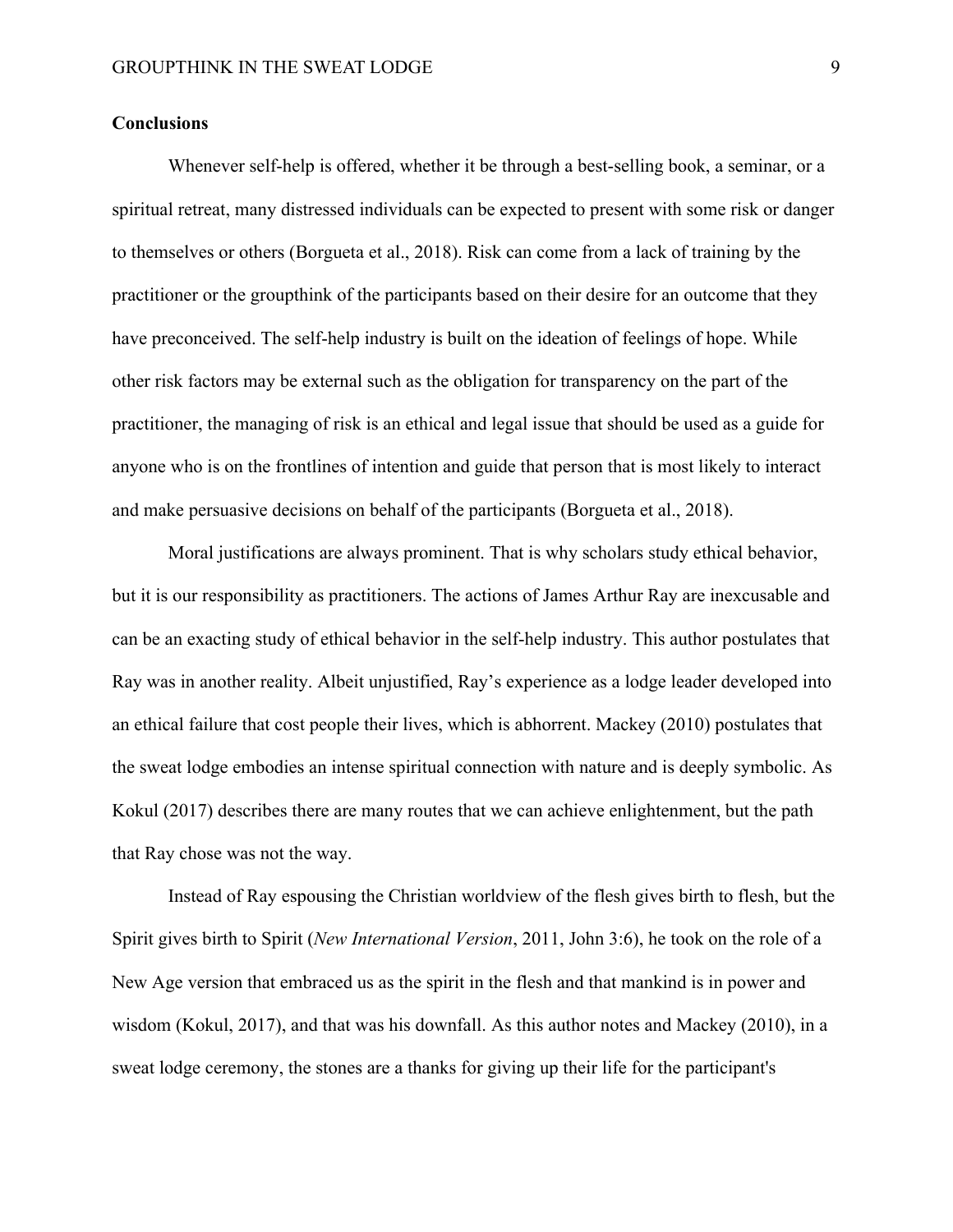# GROUPTHINK IN THE SWEAT LODGE 10

spiritual renewal. The stones and the water of the sweat lodge are analogous to the Christian scarcement but on a more primal and participatory level. Unfortunately, Ray took this participation to an inconceivable level, costing people their lives. Sadly, Ray did not learn from his mistakes. He may continue down the path of self-help through spiritual enlightenment regardless of the ethical implications.